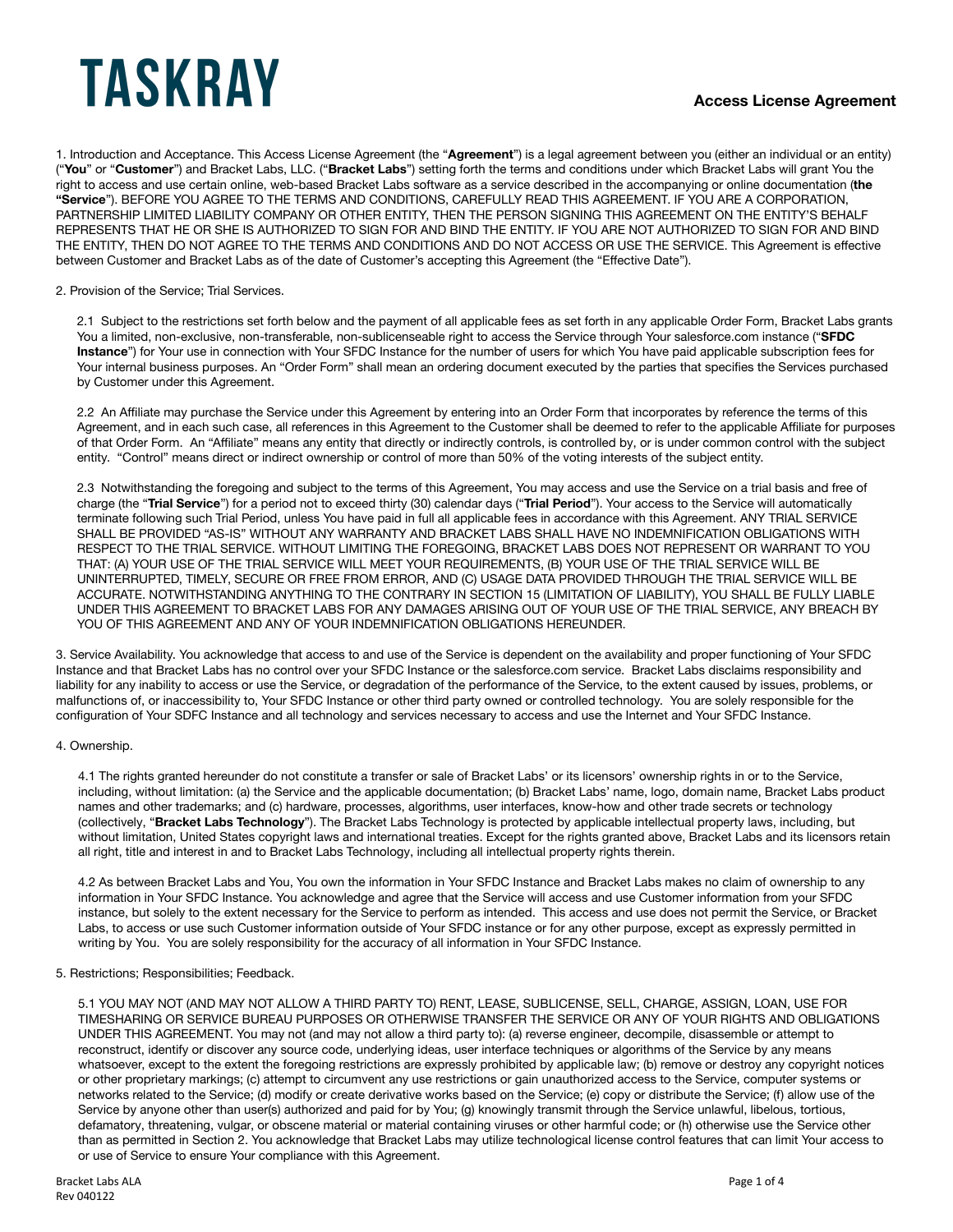### **Access License Agreement**

5.2 You are responsible for all activity occurring under your user accounts and shall abide by all applicable local, state, national and foreign laws, treaties and regulations in connection with your use of the Service, including those related to data privacy, international communications and the transmission of technical or personal data. You shall: (i) use commercially reasonable efforts to prevent unauthorized access to, or use of, the Service, and will notify Bracket Labs promptly of any unauthorized use of any password or account or any other known or suspected breach of security; (ii) report to Bracket Labs immediately and use reasonable efforts to stop immediately any unauthorized copying or distribution of content that is known or suspected by You or Your users; and (iii) not impersonate another Bracket Labs user or provide false identity information to gain access to or use the Service. You will not attempt to or use your access to the Service to knowingly interfere with or disrupt the integrity or performance of the Service or the data contained therein.

5.3 You grant to Bracket Labs a worldwide, perpetual, irrevocable, royalty-free license to use and incorporate into the Service any suggestion, enhancement request, recommendation, correction or other feedback provided by You or your users relating to the operation of Bracket Labs' Service.

6. Fees and Payment. You shall pay in advance all fees for users to access and use the Service. Fees are described in the applicable Service listing on the Salesforce AppExchange. Bracket Labs will invoice You annually, and You will not be given access to the Service until You have paid the applicable fees. The first annual fee shall start to accrue the earlier of (i) the day you first access the Service, or (ii) the date set forth on an Order Form. Payment obligations are non-cancelable and all fees paid are non-refundable. You may purchase additional user licenses at any time on a pro-rata basis so that all licenses will have the same expiration date. Fees for the Service are based on subscriptions purchased during a Subscription Term and not actual usage. The number of subscriptions purchased cannot be decreased during a Subscription Term. All amounts are quoted in and must be paid in US dollars. The fees do not include any taxes, levies or duties or similar government assessments of any kind, which may be imposed by any governmental entity on the transactions contemplated by this Agreement (collectively "Taxes") and You shall be solely responsible for all such Taxes other than taxes based solely on Bracket Labs' income. If Bracket Labs has the legal obligation to pay or collect Taxes for which You are responsible under this section, Bracket Labs will invoice You and You will pay that amount unless You provide Bracket Labs with a valid tax exemption certificate authorized by the appropriate taxing authority. In addition to any other rights granted to Bracket Labs herein, Bracket Labs reserves the right to suspend your access to and use of the Service if you fail to pay any amount owed on or before its due date. You agree that Your purchases are not contingent on the delivery of any future functionality or features, or dependent on any oral or written public comments made by Bracket Labs regarding future functionality or features.

7. Term; Subscription Term. This Agreement commences on the Effective Date and continues until all Order Forms have expired or been terminated. The Order Form will identify the period of time during which Customer is authorized to use the Service (the "Subscription Term"). . Except as otherwise specified in the applicable Order Form, Subscription Terms shall automatically renew for additional successive 1 year terms at the Bracket Labs' then-current list price, unless either party gives notice to the other party of non-renewal at least thirty (30) days prior to the expiration of the then-current Subscription Term.

8. Termination. Either party shall have the right to terminate this Agreement in the event of a breach by the other party, which breach has not been cured within 30 days of the receipt of written notice thereof, except in the case of Your failure to pay any fees when due hereunder, which must be cured within 5 days after receipt of written notice from Bracket Labs. Upon any termination for cause by You, Bracket Labs shall refund to you and prepaid, unused fees applicable to the remaining portion of the subscription term following the effective date of termination. Either party may terminate this Agreement if the other party becomes the subject of an involuntary petition in bankruptcy or other proceeding relating to insolvency, receivership, or liquidation, if such petition is not dismissed within 60 days of filing. Upon termination of this Agreement for any reason, the rights granted to You hereunder will immediately terminate and You shall immediately discontinue any use of the Service. Termination shall not relieve You of the obligation to pay any fees accrued or payable to Bracket Labs prior to the effective date of termination.

9. Support; Updates. Bracket Labs will provide You with email support for current versions of the Service. Bracket Labs will investigate all of Your questions and problems promptly. You agree to provide adequate information to Bracket Labs to assist in the investigation and to confirm that any problems have been resolved. Bracket Labs targets a support case response time of twenty-four (24) hours or less during weekdays, excluding holidays. Bracket Labs may, in its sole discretion, from time to time update the Service and may include such updates, free of charge, in the Service, provided You have paid all applicable fees then due hereunder.

10. Confidentiality. "**Confidential Information**" means information disclosed by either party to the other, whether orally, electronically or in writing, which is designated as confidential or would reasonably be considered to be confidential under the circumstances by a reasonable person. Bracket Labs' "Confidential Information" shall include, but not be limited to, Service, documentation, technology and technical information, product designs and business processes. Each party agrees to use Confidential Information solely to perform obligations and exercise rights under this Agreement and not to disclose, or permit to be disclosed, either directly or indirectly, Confidential Information to any third party without the other's prior written consent. Each party shall safeguard the Confidential Information of the other party using the same measures it uses to protect its own confidential information, but in no event less than reasonable care. Notwithstanding the foregoing, neither party bears responsibility for safeguarding information that is publicly available without breach of an obligation owed to the disclosing party hereunder, obtained from third parties not under confidentiality restrictions, independently developed or known to the recipient without breach of an obligation owed to the disclosing party, or required to be disclosed by order of court or other governmental entity. If either party breaches, or threatens to breach the provisions of this Section 10, each party agrees that the non-breaching party will have no adequate remedy at law and is therefore entitled to immediate injunctive and other equitable relief.

11. Customer Obligations and Warranties. You shall be solely responsible for all activities in connection with the Service that occur under Your username(s). Without limiting the generality of the foregoing, You shall: (i) comply with all applicable laws and regulations in performing Your obligations hereunder; and (ii) be solely responsible for the accuracy, reliability, and quality of any information or data submitted by You to Bracket Labs or processed using the Service. You warrant that any data, content, or materials used, stored or created by You using the Service will not infringe the copyright, trade secret, patent, privacy, publicity, or other proprietary or intellectual property right of any third party. In the event of any breach, or reasonably anticipated breach, of any of Your warranties or obligations, or if You infringe or misappropriate Bracket Labs' intellectual property rights, in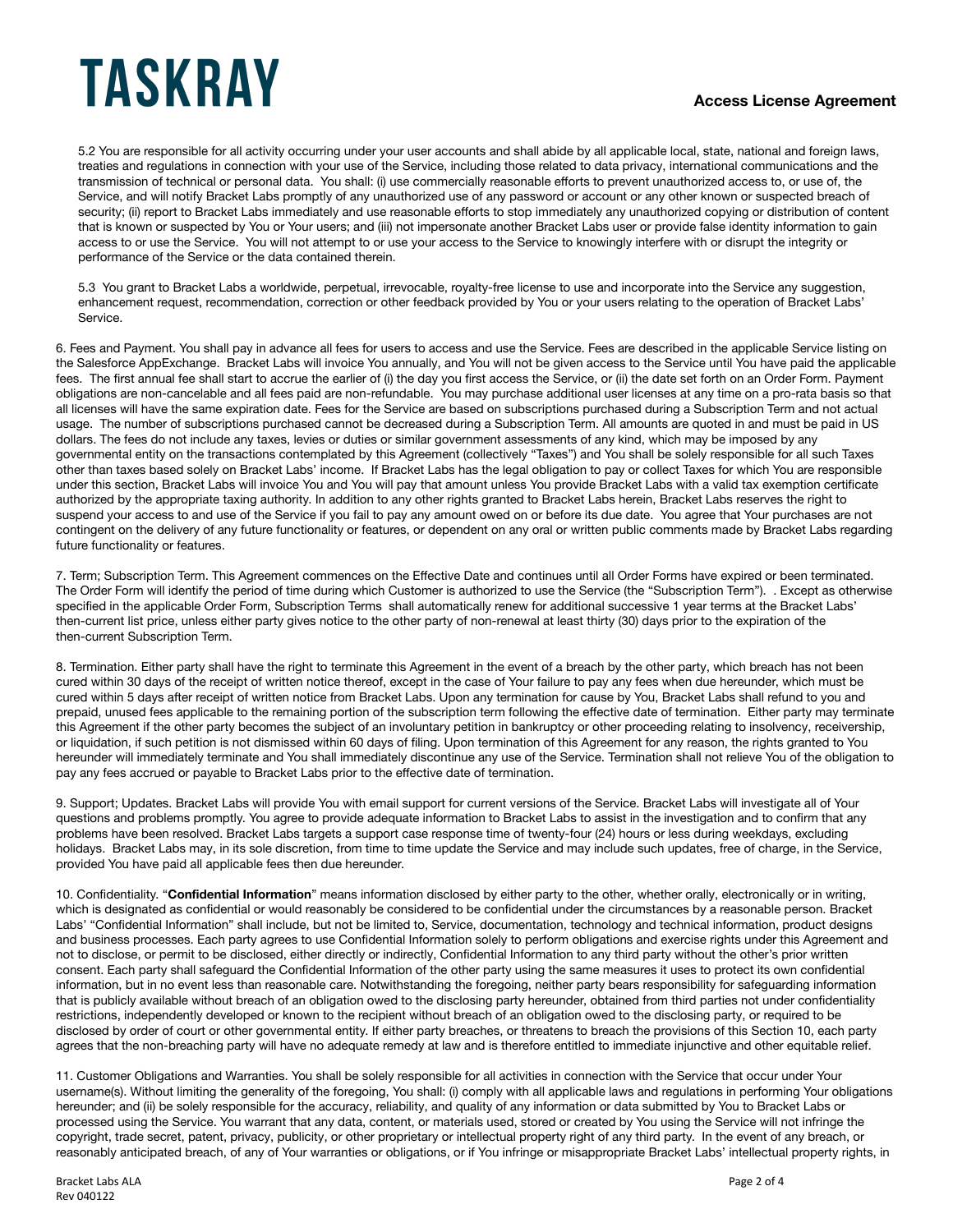### **Access License Agreement**

addition to any other remedies available at law or in equity, Bracket Labs will have the right to immediately, in Bracket Labs' sole discretion, suspend Your access to or use of the Service and/or terminate this Agreement, if deemed reasonably necessary by Bracket Labs to prevent any harm to Bracket Labs or its business.

12. Bracket Labs Warranties. Bracket Labs warrants that: (i) it shall comply with all applicable laws and regulations in performing its obligations hereunder; (ii) it will provide the Service in a manner consistent with general industry standards reasonably applicable to the provision thereof; and (iii) it owns or otherwise has sufficient rights in the Service to grant to You the rights to use the Service granted herein. Your exclusive remedy and Bracket Labs' entire liability for a breach of the warranties in this Section 12(i) and 12(ii) are those described in Section 8 ("Termination") above and for a breach of the warranty in this Section 12(iii), the indemnification described in Section 14 ("Indemnification") below.

13. WARRANTY DISCLAIMER. THE SERVICE IS PROVIDED ON AN "AS IS" BASIS. YOU ASSUME ALL RESPONSIBILITY FOR SELECTION OF THE SERVICE TO ACHIEVE ITS INTENDED RESULTS AND FOR THE USE OF AND RESULTS OBTAINED FROM THE SERVICE. TO THE MAXIMUM EXTENT PERMITTED BY APPLICABLE LAW, BRACKET LABS DISCLAIMS ALL WARRANTIES, EITHER EXPRESS, IMPLIED, STATUTORY OR OTHERWISE, INCLUDING, BUT NOT LIMITED TO, IMPLIED WARRANTIES OF MERCHANTABILITY, NONINFRINGEMENT, QUALITY, ACCURACY, FITNESS FOR A PARTICULAR PURPOSE. BRACKET LABS DOES NOT WARRANT THAT THE FUNCTIONS CONTAINED IN THE SERVICE WILL MEET YOUR REQUIREMENTS, BE UNINTERRUPTED, OR ERROR-FREE.

#### 14. Indemnity.

14.1 Subject to this Agreement, Bracket Labs shall defend You, at Bracket Labs' expense, against any claims made or brought against You by third parties, arising out of a claim or demand alleging that Your use of the Service as contemplated hereunder infringes a U.S. patent, copyright or trademark of a third party or misappropriates such third party's trade secrets. Further, Bracket Labs shall indemnify and hold You harmless against all costs (including reasonable legal fees and expenses) finally awarded against You by a court of competent jurisdiction or an arbitrator, or agreed to in a written settlement agreement signed by Bracket Labs, in connection with such claims. Bracket Labs may, at its option and expense: (a) procure for You the right to continue using the Service; (b) replace or modify the Service so that it is no longer infringing but continues to provide comparable functionality; or (c) terminate this Agreement and Your access to the Service and refund any amounts previously paid for the Service attributable to the remainder of the then-current subscription term following the effective date of termination. Bracket Labs will have no liability to You for any infringement action that arises out of a breach of the terms and conditions of this Agreement by You or of the use of the Service (i) after it has been modified by You or a third party without Bracket Labs' prior written consent, or (ii) in combination with any other service, equipment, software or process not provided by Bracket Labs where the combination is the basis for the infringing activity.

14.2 Subject to this Agreement, You shall defend Bracket Labs, at Your expense, against any claims made or brought against Bracket Labs by third parties, arising out of a claim or demand alleging that any data or content submitted by You to Bracket Labs infringes, misappropriates, or violates any rights of a third party including any third party intellectual property rights. Further, you shall indemnify and hold Bracket Labs harmless against all costs (including reasonable legal fees and expenses) finally awarded against Bracket Labs by a court of competent jurisdiction or an arbitrator, or agreed to in a written settlement agreement signed by You, in connection with such claims.

14.3 Promptly upon receiving notice of a claim or demand, the indemnified party shall (a) give the indemnifying party prompt written notice of the claim; (b) give the indemnifying party sole control of the defense and settlement of the claim (provided that the indemnifying party may not settle or defend any claim unless it unconditionally releases the indemnified party of all liability); and (c) provide to the indemnifying party, at indemnifying party's sole cost and expense, all reasonable assistance in the defense or settlement of such claim. The indemnifying party's indemnification obligation shall be offset only to the extent its ability to defend or settle a claim is materially prejudiced by the indemnified party's failure to provide prompt notice of the claim as required in subsection (a) of the aforementioned sentence.

14.4 This Section 14 states the indemnifying party's sole liability to, and the indemnified party's exclusive remedy against, the other party for any type of claim described in this Section 14.

15. LIMITATION OF LIABILITY. EXCEPT FOR A PARTY'S OBLIGATIONS UNDER SECTION 14 ("INDEMNIFICATION"), UNDER NO CIRCUMSTANCES WILL A PARTY BE LIABLE FOR LOSS OF PROFITS, BUSINESS OR DATA (EVEN IF THE SAME WERE JUDGED BY A COURT TO BE DIRECT LOSSES) OR FOR ANY CONSEQUENTIAL, SPECIAL, INDIRECT, INCIDENTAL OR PUNITIVE DAMAGES WHATSOEVER (INCLUDING, WITHOUT LIMITATION, DAMAGES FOR BUSINESS INTERRUPTION, LOSS OF BUSINESS INFORMATION OR OTHER SUCH PECUNIARY LOSS), WHETHER BASED ON BREACH OF CONTRACT, TORT (INCLUDING NEGLIGENCE), STRICT LIABILITY, PRODUCT LIABILITY OR OTHERWISE, ARISING OUT OF THE USE OR INABILITY TO USE THE SERVICE, EVEN IF ADVISED OF THE POSSIBILITY OF SUCH DAMAGES. EXCEPT FOR A PARTY'S OBLIGATIONS UNDER SECTION 14 ("INDEMNIFICATION"), OR YOUR BREACH OF THE RESTRICTIONS IN SECTION 5.1, IN NO EVENT SHALL EITHER PARTY'S AGGREGATE LIABILITY FOR DAMAGES ARISING OUT OF THIS AGREEMENT EXCEED THE FEES PAID BY YOU FOR THE SERVICE FOR THE IMMEDIATELY PRECEDING 12 MONTH PERIOD. THE FOREGOING LIMITATIONS SHALL APPLY NOTWITHSTANDING ANY FAILURE OF THEIR ESSENTIAL PURPOSE.

16. Survival. The following provisions will survive any expiration or termination of this Agreement: Sections 4 (Ownership), 5 (Restrictions; Responsibilities; Feedback), 6 (Fees and Payment), 8 (Termination), 10 (Confidentiality), 13 (Warranty Disclaimer), 14 (Indemnity), 15 (Limitation of Liability), 16 (Survival), and 17 (General).

17. General. This Agreement shall be governed by Colorado law without giving effect to any conflicts of laws principles that require the application of the law of a different jurisdiction, and any disputes, actions, claims or causes of action arising out of or in connection with this Agreement or the Service shall be subject to the exclusive jurisdiction of the state and federal courts located in Denver, Colorado USA. This Agreement may not be assigned by either party without the prior written approval of the other party, (such approval not to be unreasonably withheld) except in connection with (i) a merger, consolidation, or similar transaction involving (directly or indirectly) a party, (ii) a sale or other disposition of all substantially all of the assets of a party, or (iii) any other form of combination or reorganization involving (directly or indirectly) such party. Any purported assignment in violation of